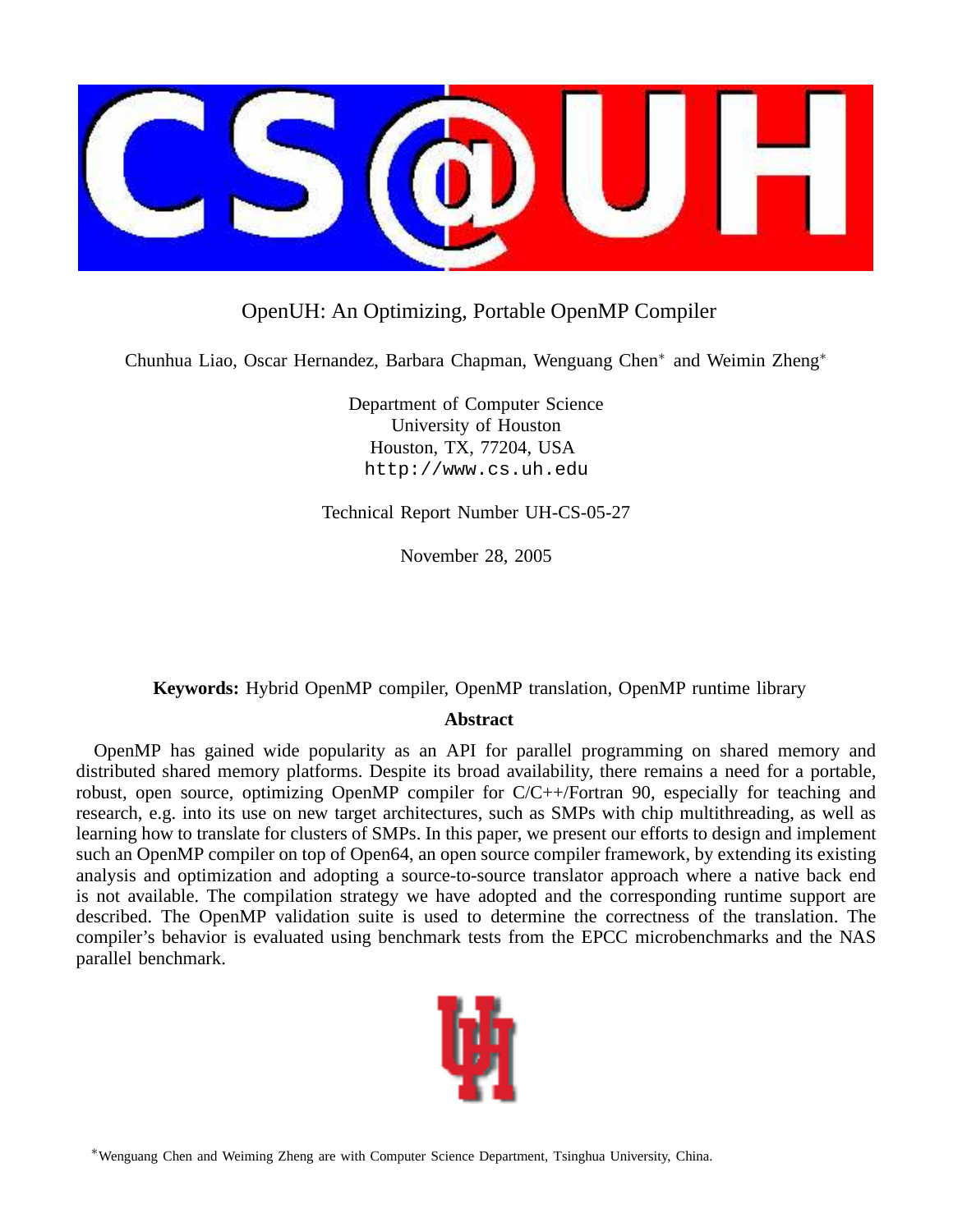# OpenUH: An Optimizing, Portable OpenMP Compiler

Chunhua Liao, Oscar Hernandez, Barbara Chapman, Wenguang Chen<sup>∗</sup> and Weimin Zheng<sup>∗</sup>

#### **Abstract**

OpenMP has gained wide popularity as an API for parallel programming on shared memory and distributed shared memory platforms. Despite its broad availability, there remains a need for a portable, robust, open source, optimizing OpenMP compiler for C/C++/Fortran 90, especially for teaching and research, e.g. into its use on new target architectures, such as SMPs with chip multithreading, as well as learning how to translate for clusters of SMPs. In this paper, we present our efforts to design and implement such an OpenMP compiler on top of Open64, an open source compiler framework, by extending its existing analysis and optimization and adopting a source-tosource translator approach where a native back end is not available. The compilation strategy we have adopted and the corresponding runtime support are described. The OpenMP validation suite is used to determine the correctness of the translation. The compiler's behavior is evaluated using benchmark tests from the EPCC microbenchmarks and the NAS parallel benchmark.

#### **Index Terms**

Hybrid OpenMP compiler, OpenMP translation, OpenMP runtime library

#### I. INTRODUCTION

OpenMP [1], a set of compiler directives and runtime library routines, is the de-facto programming standard for parallel programming in C/C++ and Fortran on shared memory and distributed shared memory systems. Its popularity stems from its ease of use, incremental parallelism, performance portability and wide availability. Recent research at language and compiler levels, including our own, has considered how to expand the set of target architectures to include recent system configurations, such as SMPs based on Chip Multithreading processors [2], as well as clusters of SMPs [3]. However, in order to carry out such work, a suitable compiler infrastructure must be available. In order for application developers to be able to explore OpenMP on the system of their choice, a freely available, portable implementation would be desirable.

Many compilers support OpenMP today, including such proprietary products as the Intel Linux compiler suite, Sun One Studio, and SGI MIPSpro compilers. However, their source code is mostly inaccessible to researchers and they cannot be used to gain an understanding of OpenMP compiler technology or to explore possible improvements to it. Several open source research compilers (Omni OpenMP compiler [4], OdinMP/CCp [5], and PCOMP [6]) are available. But none of them translate all of the source languages that OpenMP supports, and one of them is a partial implementation only. Therefore, there remains a need for a portable, robust, open source and optimizing OpenMP compiler for C/C++/Fortran 90, especially for teaching and research into the API.

In this paper, we describe the design, implementation and evaluation of OpenUH, a portable OpenMP compiler based on the Open64 compiler infrastructure with a unique hybrid design that combines a state-of-the-art optimizing infrastructure with a source-to-source approach. OpenUH is open source, supports C/C++/Fortran 90, includes numerous analysis and optimization components, and is a complete implementation of OpenMP 2.5. We hope this compiler (which is available at [7]) will complement the existing OpenMP compilers and offer a further attractive choice to OpenMP developers, researchers and users.

The reminder of this paper is organized as follows. Section 2 describes the design of our compiler. Section 3 presents details of the OpenMP implementation, the runtime support as well as the IR-to-source translation. The evaluation of the compiler is discussed in Section 4. Section 5 reviews related work and the concluding remarks are given in Section 6 along with future work.

<sup>∗</sup>Wenguang Chen and Weiming Zheng are with Computer Science Department, Tsinghua University, China.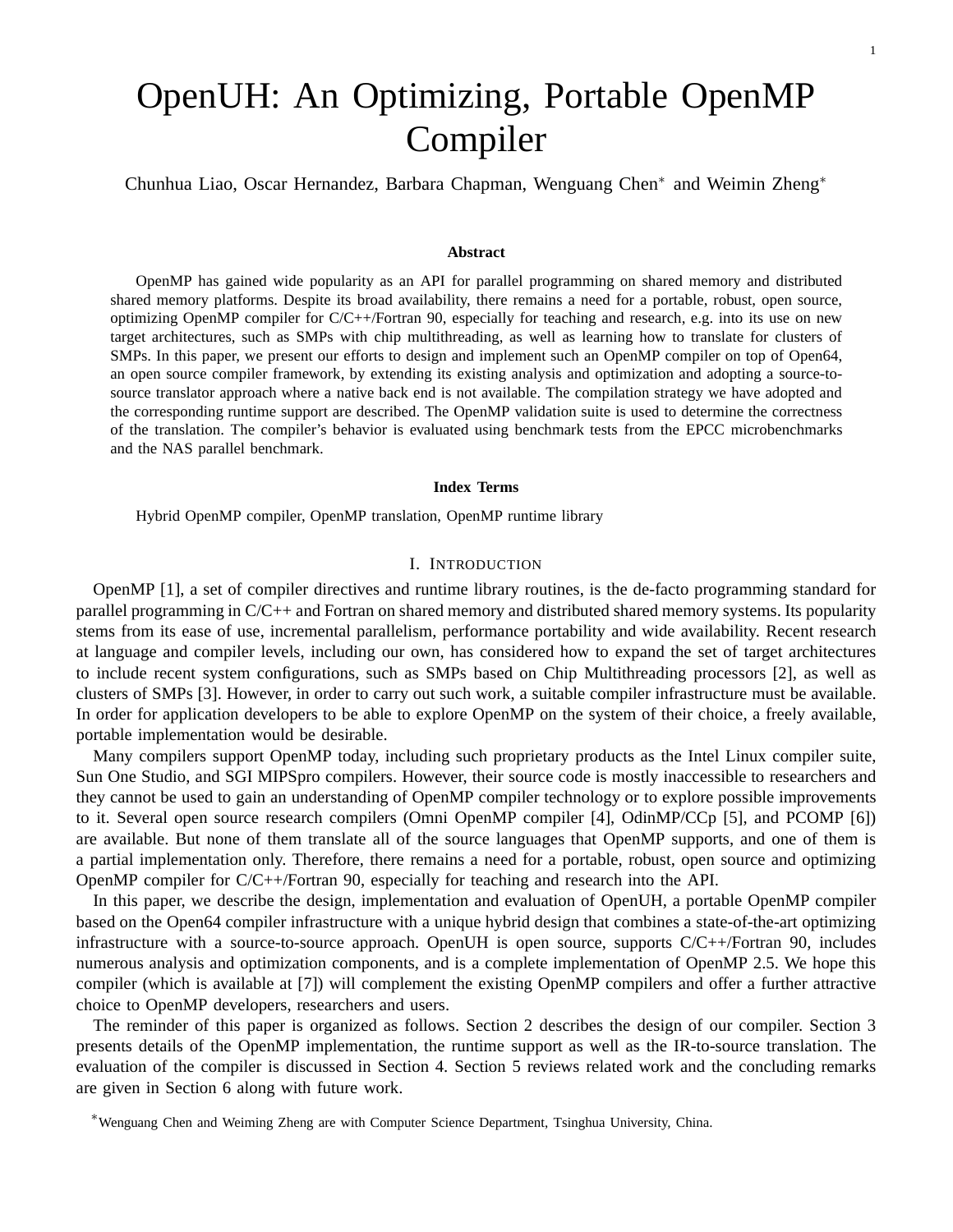#### II. THE DESIGN OF OPENUH

Building a basic compiler for OpenMP is not very difficult since the fundamental transformation from OpenMP to multithreaded code is straightforward and there are already some open source implementations that may serve as references. However, it is quite a challenge to build a complete, robust implementation which can handle real applications. But such a compiler is indispensable for real-world experiments with OpenMP, such as considering how a new language feature or an alternative translation approach will affect the execution behavior of a variety of important codes. Given the exceptionally high cost of designing this kind of compiler from scratch, we searched for an existing open-source compiler framework that met our requirements.

We chose to base our efforts on the Open64 [8] compiler suite, which we judged to be more suitable than, in particular, the GNU Compiler Collection [9]. Open64 was open sourced by Silicon Graphics Inc. from its SGI Pro64 compiler targeting MIPS and Itanium processors. It is now mostly maintained by Intel under the name Open Research Compiler (ORC) [10], which targets Itanium platforms. Several other branches of Open64, including our own, have been created to translate language extensions or perform research into one or more compilation phases. For instance, the Berkeley UPC compiler [11], extends Open64 to implement UPC [12]. Open64 is a well-written, modularized, robust, state-of-the-art compiler with support for C/C++ and Fortran 77/90. The major modules of Open64 are the multiple language frontends, the interprocedural analyzer (IPA) and the middle end/back end, which is further subdivided into the loop nest optimizer (LNO), global optimizer (WOPT), and code generator (CG).

Five levels of a tree-based intermediate representations (IR) called WHIRL exist in Open64 to facilitate the implementation of different analysis and optimization phases. They are classified as being Very High, High, Mid, Low, and Very Low levels, respectively. Most compiler optimizations are implemented on a specific level of WHIRL. For example, IPA and LNO are applied to High level WHIRL while WOPT operates on Mid level WHIRL. Two internal WHIRL tools were embedded in Open64 to support the compiler developer; one was *whirlb2a*, used to convert whirl binary dump files into ASCII format, and the other was *whirl2c/whirl2f*, to translate Very High and High level WHIRL IR back to C or Fortran source code. However, the resulting output code was not compilable.

The original Open64 included an incomplete implementation of the OpenMP 1.0 specification, inherited from SGI's Pro64 compiler. Its legacy OpenMP code was able to handle Fortran 77/90 code with some OpenMP features until the linking phase. The C/C++ frontend of Open64 was taken from GCC 2.96 and thus could not parse OpenMP directives. Meanwhile, there was no corresponding OpenMP runtime library released with Open64. A separate problem of Open64 was its lack of code generators for machines other than Itaniums. One of the branches of Open64, the ORC-OpenMP [13] compiler from Tsinghua University that was worked on by two of the authors of this paper, tackled some of these problems by extending Open64's C frontend to parse OpenMP constructs and by providing a tentative runtime library. Another branch working on this problem was the Open64.UH compiler effort at the University of Houston, worked on by the remainings authors of this paper. It focused on the pre-translation and OpenMP translation phases. A merge of these two efforts has resulted in the OpenUH compiler and associated Tsinghua runtime library. More recently, a commercial product based on Open64 and targeting the AMD x8664, the Pathscale EKO compiler suite [14], was released with support for OpenMP 2.0.

The Open64.UH compiler effort designed a hybrid compiler with object code generation on Itaniums and sourceto-source OpenMP translation on other platforms. The OpenUH compiler described in this paper uses this design, exploits improvements to Open64 from several sources and relies on an enhanced version of the Tsinghua runtime library to support the translation process. It aims to preserve most optimizations on all platforms by recreating compilable source code right before the code generation phase.

Fig. 1 depicts an overview of the design of OpenUH. It consists of the frontends, optimization modules, OpenMP transformation module, a portable OpenMP runtime library, a code generator and IR-to-source tools. Most of these modules are derived from the corresponding original Open64 module. It is a complete compiler for Itanium platforms, for which object code is produced, and may be used as a source-to-source compiler for non-Itanium machines using the IR-to-source tools. The translation of a submitted OpenMP program works as follows: first, the source code is parsed by the appropriate extended language frontend and translated into WHIRL IR with OpenMP pragmas. The next phase, the interprocedural analyzer (IPA), is enabled if desired to carry out interprocedural alias analysis, array section analysis, inlining, dead function and variable elimination, interprocedural constant propagation and more. After that, the loop nest optimizer (LNO) will perform many standard loop analyses and optimizations, such as dependence analysis, register/cache blocking (tiling), loop fission and fusion, unrolling,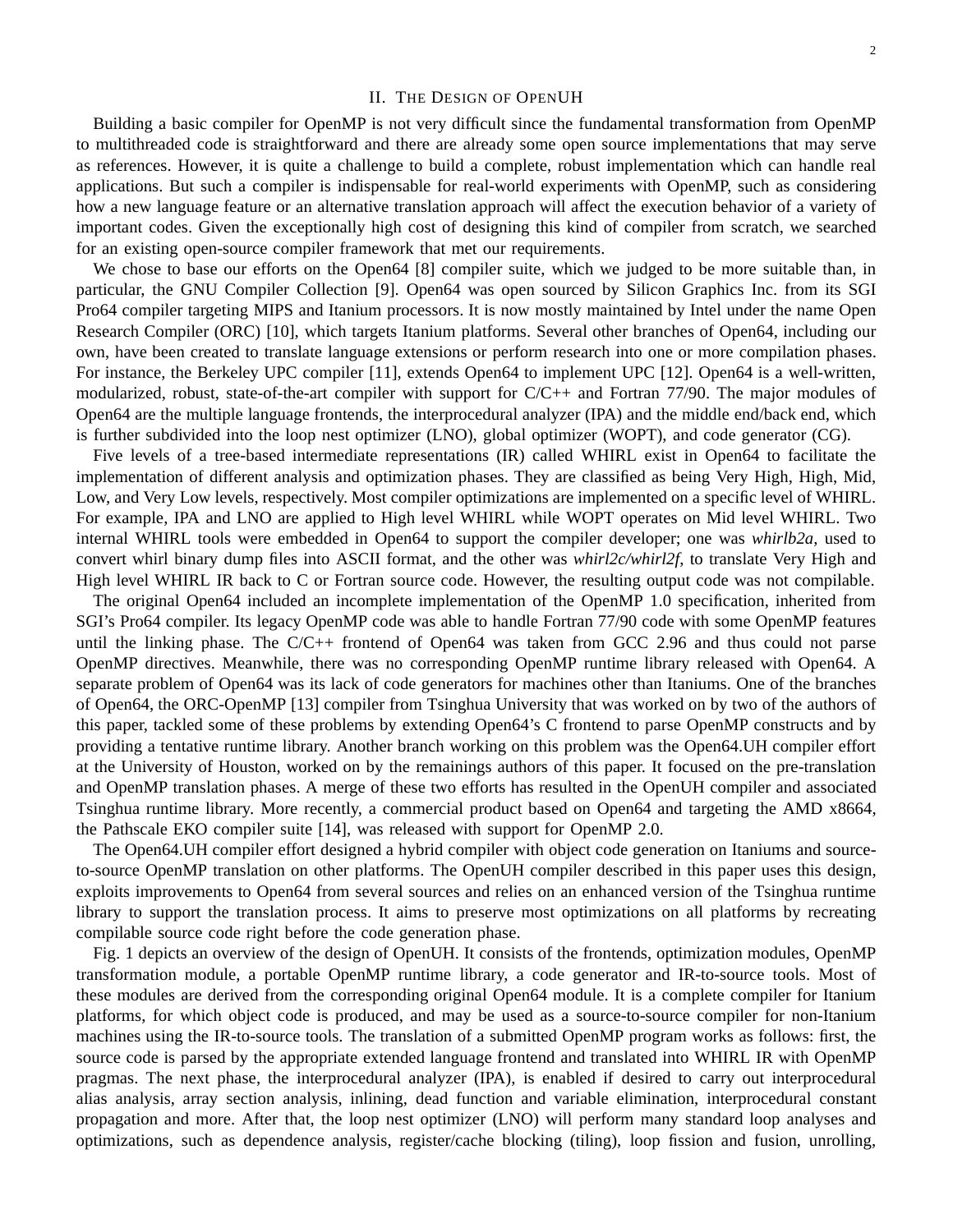automatic prefetching, and array padding. The transformation of OpenMP, which lowers WHIRL with OpenMP



Fig. 1. OpenUH: an optimizing and portable OpenMP compiler based on Open64

pragmas into WHIRL representing multithreaded code with OpenMP runtime library calls, is performed after LNO. The global scalar optimizer (WOPT) is subsequently invoked. It transforms WHIRL into an SSA form for more efficient analysis and optimizations and converts the SSA form back to WHIRL after the work has been done. A lot of standard compiler passes are carried out in WOPT, including control flow analysis (computing dominance, detecting loops in the flowgraph), data flow analysis, alias classification and pointer analysis, dead code elimination, copy propagation, partial redundancy elimination and strength reduction.

The remainder of the process depends on the target machine: for Itanium platforms, the code generator in Open64 can be directly used to generate object files. For a non-Itanium platform, the *whirl2c* or *whirl2f* translator will be invoked instead; in this case, code represented by Mid WHIRL is translated back to compilable, multithreaded C or Fortran code with OpenMP runtime calls. A native C or Fortran compiler must be invoked on the target platform to complete the translation by compiling the output from OpenUH into object files. The last step is the linking of object files with the portable OpenMP runtime library and final generation of executables for the target machine.

#### III. THE IMPLEMENTATION OF OPENMP

Based on our design and the initial status of Open64, we needed to focus our attention on developing or enhancing four major components in order to implement OpenMP: frontend extensions to parse OpenMP constructs and convert them into WHIRL IR with OpenMP pragmas, the internal translation of WHIRL IR with OpenMP directives into multithreaded code, a portable OpenMP runtime library supporting the execution of multithreaded code, and the IR-to-source translators, which needed work to enable them to generate compilable and portable source code.

To improve the stability of our frontends and to complement existing functionality, we integrated features from the Pathscale EKO 2.1 compiler. Its Fortran frontend contains many enhancements and the C/C++ frontend extends the more recent GCC 3.3 frontend with OpenMP parsing capability. The GCC parse tree is extended to represent OpenMP pragmas and is translated to WHIRL IR to enable later phases to handle it. The following subsections describe our OpenMP translation, runtime library and IR-to-source translators.

#### *A. OpenMP Translation*

An OpenMP implementation transforms code with OpenMP directives into corresponding multithreaded code with runtime library calls. A key component is the strategy for translating parallel regions. One popular method for doing so is outlining, which is used in most open source compilers, including Omni [4] and OdinMP/CCp [5]. Outlining denotes a strategy whereby an independent, separate function is generated by the compiler to encapsulate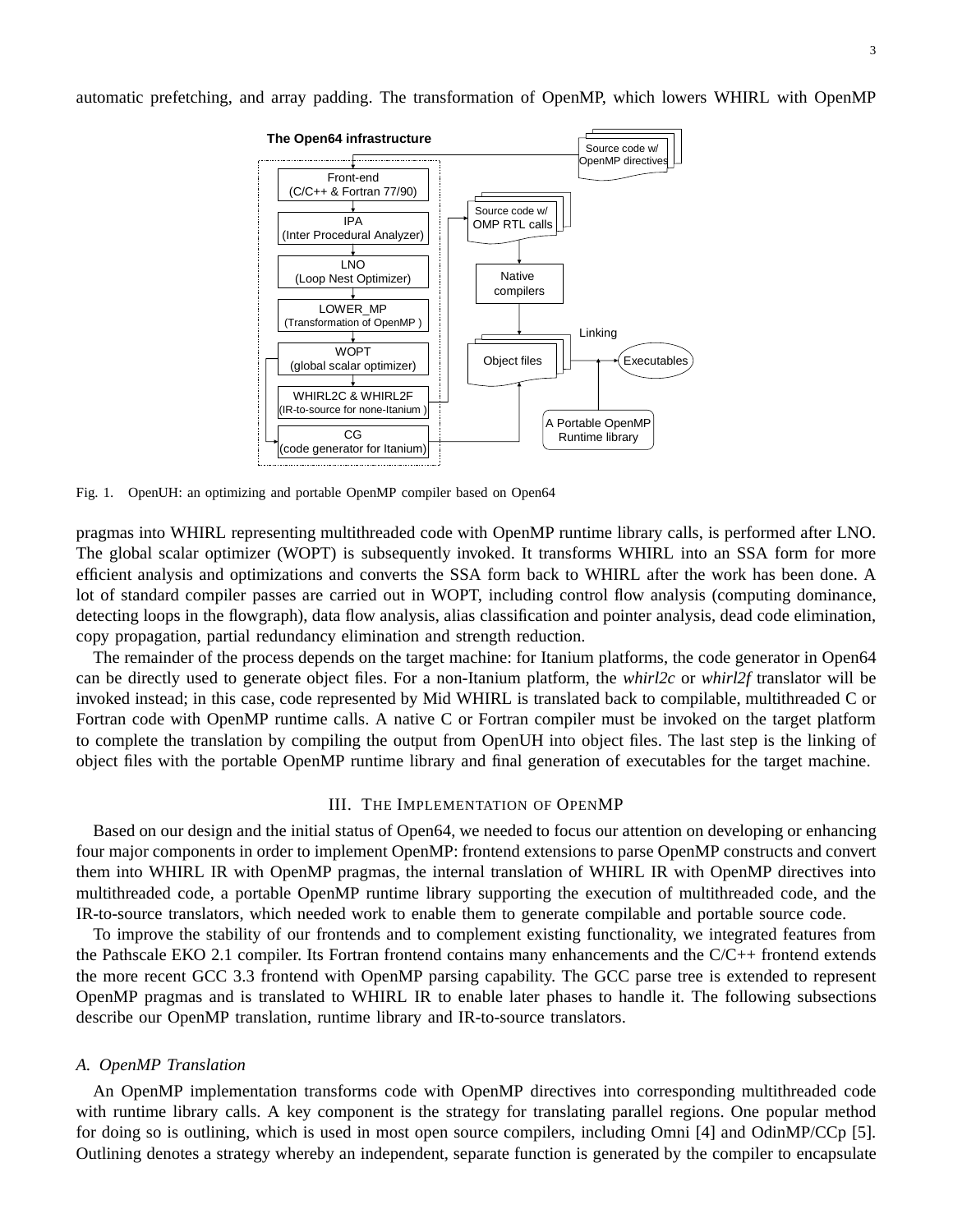the work contained in a parallel region. In other words, a procedure is created that contains the code that will be executed by each participating thread at run time. This makes it easy to pass the appropriate work to the individual threads. In order to accomplish this, variables that are to be shared among worker threads have to be passed as arguments to the outlined function. Unfortunately, this introduces some overheads. Moreover, some compiler analyses and optimizations may be no longer applicable to the outlined function, either as a direct result of the separation into parent and outlined function or because the translation may introduce pointer references in place of direct references to shared variables.

The translation used in OpenUH is different from the standard outlining approach. In it, the compiler generates a microtask to encapsulate the code lexically contained within a parallel region, and the microtask is nested (we also refer to it as inlined, although this is not the standard meaning of the term) into the original function containing that parallel region. The advantage of this approach is that all local variables in the original function are visible to the threads executing the nested microtask and thus they are shared by default. Also, optimizing compilers can analyze and optimize both the original function and the microtask, thus providing a larger scope for intraprocedural optimizations than the outlining method. A similar approach named the Multi-Entry Threading (MET) technique [15] is used in Intel's OpenMP compiler.

| <b>Original OpenMP Code</b>              | <b>Outlined Translation</b>                                                          |
|------------------------------------------|--------------------------------------------------------------------------------------|
| int main(void)                           | /*Outlined function with an extra argument                                           |
|                                          | for passing addresses*/                                                              |
| int a,b,c;                               | static void _ompc_func_0(void                                                        |
|                                          | ** ompc args){                                                                       |
| #pragma omp parallel private $(c)$       | $int *_pp_b, *_pp_a, p_c;$                                                           |
| $\phi$ sth $(a,b,c)$ ;                   |                                                                                      |
|                                          | /*dereference addresses to get shared                                                |
| return $0$ ;                             | variables */                                                                         |
| ł                                        | $pp_b=(int*)(\text{mod} - \text{ompc} - \text{args});$                               |
| <b>Inlined (Nested) Translation</b>      | pp_a= $(int *)(*(-ompc_{args}+1));$                                                  |
| $INT32 \text{ main}()$                   |                                                                                      |
|                                          | $/*$ substitute accesses for all variables */                                        |
| int a,b,c;                               | $dosth(*pp_a,*pp_b, p_c)$ ;                                                          |
|                                          | ł                                                                                    |
| $/*$ inlined (nested) microtask $*/$     |                                                                                      |
| void __ompregion_main1()                 | $int\_ompc\_main(void)$                                                              |
|                                          | int $a,b,c;$                                                                         |
| $INT32$ $\text{mplocal}_c$ ;             | void $*$ __ompc_argv[2];                                                             |
|                                          |                                                                                      |
| /*shared variables are keep intact, only | /*wrap addresses of shared variables*/                                               |
| substitute the access to private         | *(_ompc_argv)=(void *)(&b);                                                          |
| variable*/                               | *(_ompc_argv+1)=(void *)(&a);                                                        |
| $dosth(a, b, mplocal_c);$                |                                                                                      |
| ł                                        | $\sqrt{\ast}$ OpenMP runtime call has to pass the<br>addresses of shared variables*/ |
|                                          |                                                                                      |
| /*OpenMP runtime call */                 | _ompc_do_parallel(_ompc_func_0,                                                      |
| _ompc_fork $(\&$ ompregion main1);       | _ompc_argv);                                                                         |
|                                          | .                                                                                    |
|                                          | ∤                                                                                    |

Fig. 2. OpenMP translation: outlined vs. inlined

Fig. 2 illustrates each of these strategies for a fragment of C code with a single parallel region, and shows in detail how the outlining method used in Omni differs from the inlining translation in OpenUH. In both cases, the compiler generates an extra function (the microtask  $\equiv$ *ompregion* main1() or the outlined function  $\equiv$ *ompc* func 0()) as part of the work of translating the parallel region enclosing  $do<sub>sth</sub>(a, b, c)$ . In each case, this function represents the work to be carried out by multiple threads. Each translation also adds a runtime library call  $(\_omp_c$ or *ompc\_do\_parallel()*, respectively) into the main function, which takes the address of the compiler-generated function as an argument and executes it on several threads. The only extra work needed in the translation to the nested microtask is to create a thread-local variable to realize the private variable  $c$  and to substitute this for  $c$  in the call to the enclosed procedure, which now becomes  $do\_sth(a, b, \_mylocal.c)$ . The translation that outlines the parallel region has more to take care of, since it must wrap the addresses of shared variables  $a$  and  $b$  in the main function and pass them to the runtime library call. Within the outlined procedure, they are referenced via pointers.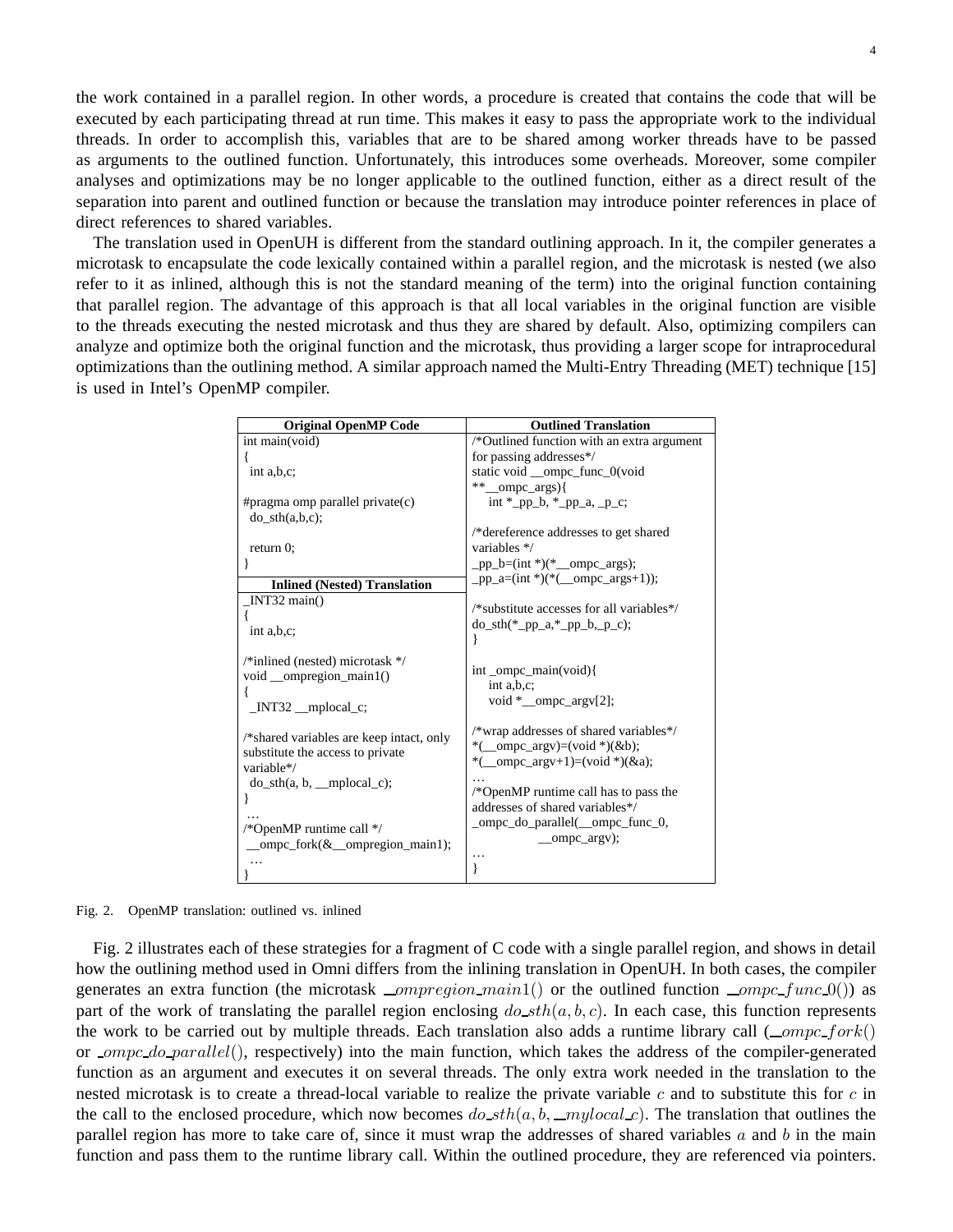This is visible in the call to the enclosed procedure, which in this version becomes  $d_0$  sth(\* pp a, \* pp b, p c). The nested translation leads to shorter code and is more amenable to subsequent compiler optimizations.

Both the original Open64 and OpenUH precede the actual OpenMP translation with a preprocessing phase named OpenMP Prelowering, which facilitates later work by reducing the number of distinct OpenMP constructs that occur in the IR. It does so by translating some of them into others. (This smaller set of features is named MP in Open64 and they can also be generated by the Auto Parallelization module in LNO, enabling Open64 to support both automatic and manual parallelization in a common framework.) It also performs semantic checks. For example, a barrier is not allowed within a critical or single region. Some of the tasks performed are:

- 1) Converting section into omp do.
- 2) Converting unsupported  $Fetch\_And\_Op$  intrinsics such as  $Fetch\_And\_Add$  into atomic.
- 3) Inserting memory barriers around each parallel region to prevent impermissible code motion.
- 4) Lowering atomic using one of three possible ways: replacement by a critical, a *Compare and Swap* or Fetch\_And\_Op.

After prelowering, the remaining constructs are lowered. A few OpenMP directives can be handled by a one-to-one translation; they include barrier, atomic and flush. For example, we can replace barrier by a runtime library call named  $_{\text{compc} \rightarrow \text{barrier}}()$ . Most other OpenMP directives demand significant changes to the WHIRL tree, including rewriting the code segment and generating a new code segment to implement the multithreaded model.

The OpenMP standard makes the implementation of nested parallelism optional. The original Open64 chose to implement just one level of parallelism, which permits a straightforward multithreaded model. The implementation of nested parallelism in OpenUH is work in progress. When the master thread encounters a parallel region, it will check the current environment to find out whether it is possible to fork new threads. If so, the master thread will then fork the required number of worker threads to execute the compiler-generated microtask; if not, a serial version of the original parallel region will be executed by the master thread. Since only one level of parallelism is implemented, a parallel region within another parallel region is serialized in this manner.

Fig. 3 shows how a parallel region is translated. The compiler-generated nested microtask containing its work is named \_ompregion\_main1(), based on the code segment within the scope of the parallel directive in main(). It also rewrites the original code segment to implement its multithreaded model: this requires it to test via the corresponding OpenMP runtime routine whether it is already within a parallel region, in which case the code is executed sequentially. If not, and if threads are available, the parallel code version will be used. The parallel version contains a runtime library call named  $\_ompc\_fork()$  which takes the microtask as an argument.  $\_omp c\_fork()$  is the main routine from the OpenMP runtime library. It is responsible for manipulating worker threads and it assigns microtasks to them.

| <b>OMP PARALLEL</b>                                                  | Code segment rewriting & microtask creation                                                                                                                                                                                                                                                                                                                                                                           |
|----------------------------------------------------------------------|-----------------------------------------------------------------------------------------------------------------------------------------------------------------------------------------------------------------------------------------------------------------------------------------------------------------------------------------------------------------------------------------------------------------------|
| #include <omp.h></omp.h>                                             | int main(void)                                                                                                                                                                                                                                                                                                                                                                                                        |
| int main(void)<br>#pragma omp parallel<br>printf("Hello,world.!\n"); | $\frac{*}{*}$ inlined microtask generated from parallel region $\frac{*}{*}$<br>void __ompregion_main1 $(\ldots)$<br>printf("Hello, world.!\n");<br>return;<br>}/* __ompregion_main1 */<br>/* Implement multithreaded model */<br>__ompv_in_parallel = $\text{__ompc_in__parallel}($ ;<br>_ompv_ok_to_fork = _ompc_can_fork();<br>if((( $\text{empty}_i$ in _parallel = 0) & & ( $\text{empty}_i$ ok _to _fork = 1))) |
|                                                                      | /* Parallel version: a runtime library call for creating<br>multiple threads and executing the microtask in parallel */<br>_ompc_fork $(\&$ _ompregion_main1,);<br>} else<br>{/* Sequential version */<br>printf("Hello, world.!\n");<br>return;                                                                                                                                                                      |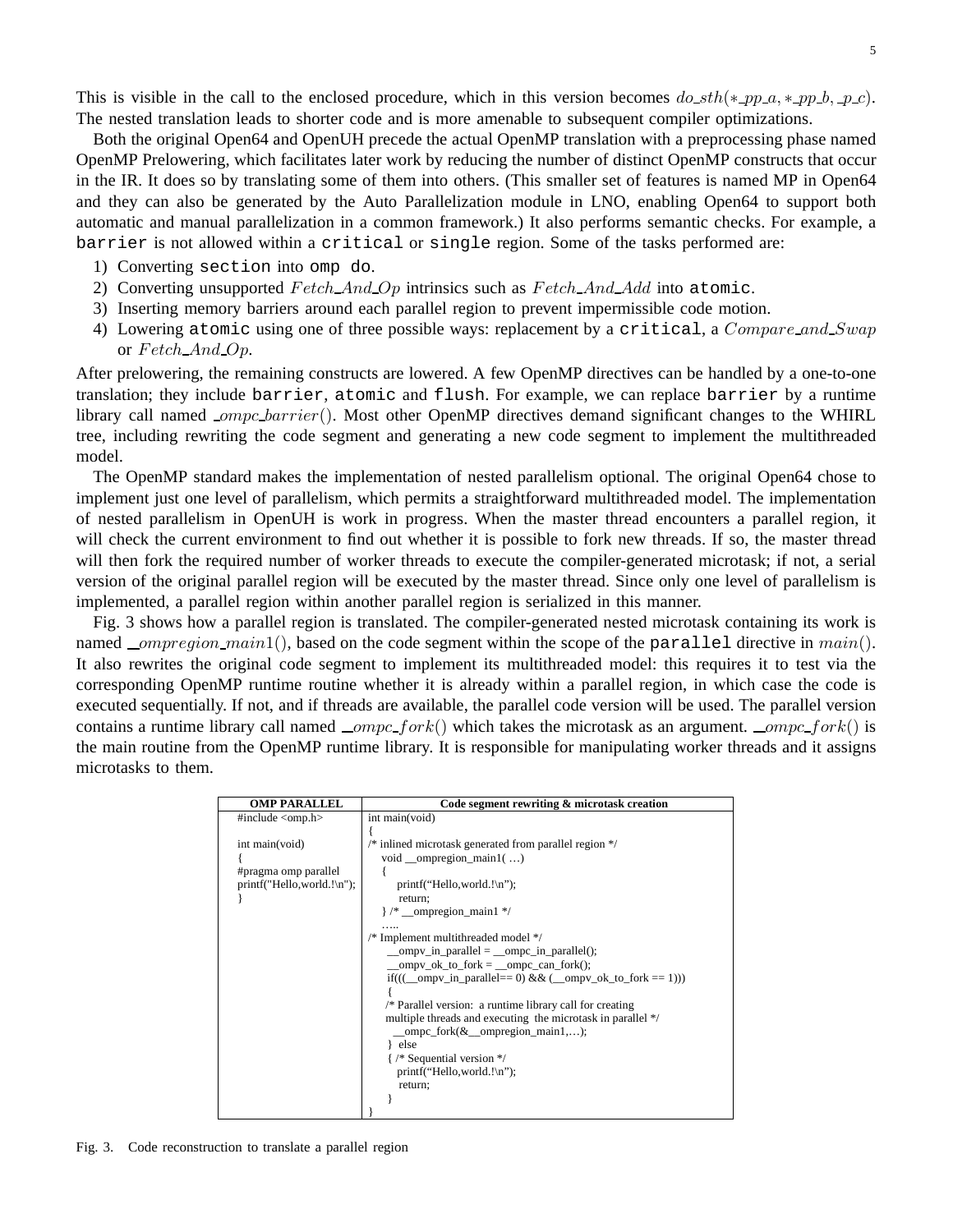Fig. 4 shows how a code segment containing the worksharing construct omp for, which in this case is "orphaned" (i.e. is not within the lexical scope of the enclosing parallel construct), is rewritten. There is no need to create a new microtask for this orphaned omp for because it will be invoked from within the microtask created to realize its caller's parallel region. OpenMP parcels out sets of loop iterations to threads according to the schedule specified; in the static case reproduced here, a thread should determine its own execution set at run time. It does so by using its unique thread ID and the current schedule policy to compute its lower and upper loop bounds, along with the stride. A library call to retrieve the thread ID precedes this. The loop variable  $i$  is private by default and so it has been replaced by the thread's private variable  $\text{\textendash}$   $\text{\textendash}$ . The implicit barrier at the end of the worksharing construct is also made explicit at the end of the microtask as required by the OpenMP specifications. Chen et al. [13] describe in more detail the classification of OpenMP directives and their corresponding transformation methods in the Open64 compiler.

| <b>Orphaned OMP</b>    | Rewriting the code segment                                                                                                            |
|------------------------|---------------------------------------------------------------------------------------------------------------------------------------|
| <b>FOR</b>             |                                                                                                                                       |
|                        | void init()                                                                                                                           |
|                        |                                                                                                                                       |
|                        | /* get current thread id $*/$                                                                                                         |
| static void init(void) | __ompv_gtid_s = __ompc_get_thread_num();                                                                                              |
|                        | .                                                                                                                                     |
| $int i$ ;              | $/*$ invoke static scheduler $*/$                                                                                                     |
| #pragma omp for        | __ompc_static_init(__ompv_gtid_s, STATIC_EVEN,                                                                                        |
| for                    | $& \text{ompv}_d \text{o}_d \text{lower}, & \text{ompv}_d \text{o}_d \text{upper}, & \text{ompv}_d \text{o}_s \text{tride}, \ldots);$ |
| $(i=0; i<1000; i++)$   |                                                                                                                                       |
|                        | $/*$ execute loop body using assigned iteration space $*/$                                                                            |
| $a[i]=i*2;$            | $for (\_$ rplocal_i = $\_$ ompv $_d$ o_lower; ( $\_$ mplocal_i <= $\_$ ompv                                                           |
|                        | $\text{do\_upper}$ ; __mplocal_i = (__mplocal_i + 1))                                                                                 |
|                        | $\{$ a[ mplocal i] = mplocal i*2;                                                                                                     |
|                        |                                                                                                                                       |
|                        | /* Implicit BARRIER after work sharing constructs */                                                                                  |
|                        | $\text{—ompc\_barrier}$ :                                                                                                             |
|                        | return;                                                                                                                               |
|                        |                                                                                                                                       |

Fig. 4. Code reconstruction to translate an OMP FOR

Data environment handling is simplified by the adoption of nested microtasking instead of outlined functions to represent parallel regions. All global and local variables in the original function are visible to a nested microtask; the shared data attribute in OpenMP is thus available for free. Only private variables need to be translated. We have seen in the examples that this is achieved by creating temporary variables that are local to the thread and will be stored on the thread stacks at runtime. Variables in firstprivate, lastprivate and reduction lists are treated in a similar way, but require some additional work. First, a private variable is created. For firstprivate, the compiler adds a statement to initialize the local copy using the value of its global counterpart at the beginning of the code segment. For lastprivate, some code is added at the end to determine if the current iteration is the last one that would occur in the sequential code. If so, it transfers the value of the local copy to its global counterpart. reduction variables are translated in two steps. In the first step, each thread performs its own local reduction operation. In the second step, the reduction operation is applied to combine the local reductions and the result is stored back in the global variable. To prevent a race condition, the compiler encloses the final reduction operation within a critical section. The handling of threadprivate, copyin and copyprivate variables is discussed below.

#### *B. A Portable OpenMP Runtime Library*

The role of the OpenMP runtime library is at least twofold. First, it must implement standard user level OpenMP runtime library routines such as  $omp\_set\_lock($ ,  $omp\_set\_num\_threads()$  and  $omp\_get\_wtime()$ . Second, it should provide a layer of abstraction for the underlying thread manipulation (to perform tasks such as thread creation, suspension and wakeup) and deal with repetitive tasks (such as internal variable bookkeeping, calculation of chunks for each thread used in different scheduling options). The runtime library can free compiler writers from many tedious chores that arise in OpenMP translation and library writers can often conduct performance tuning without needing to delve into details of the compiler. All OpenMP runtime libraries are fairly similar in term of functionality,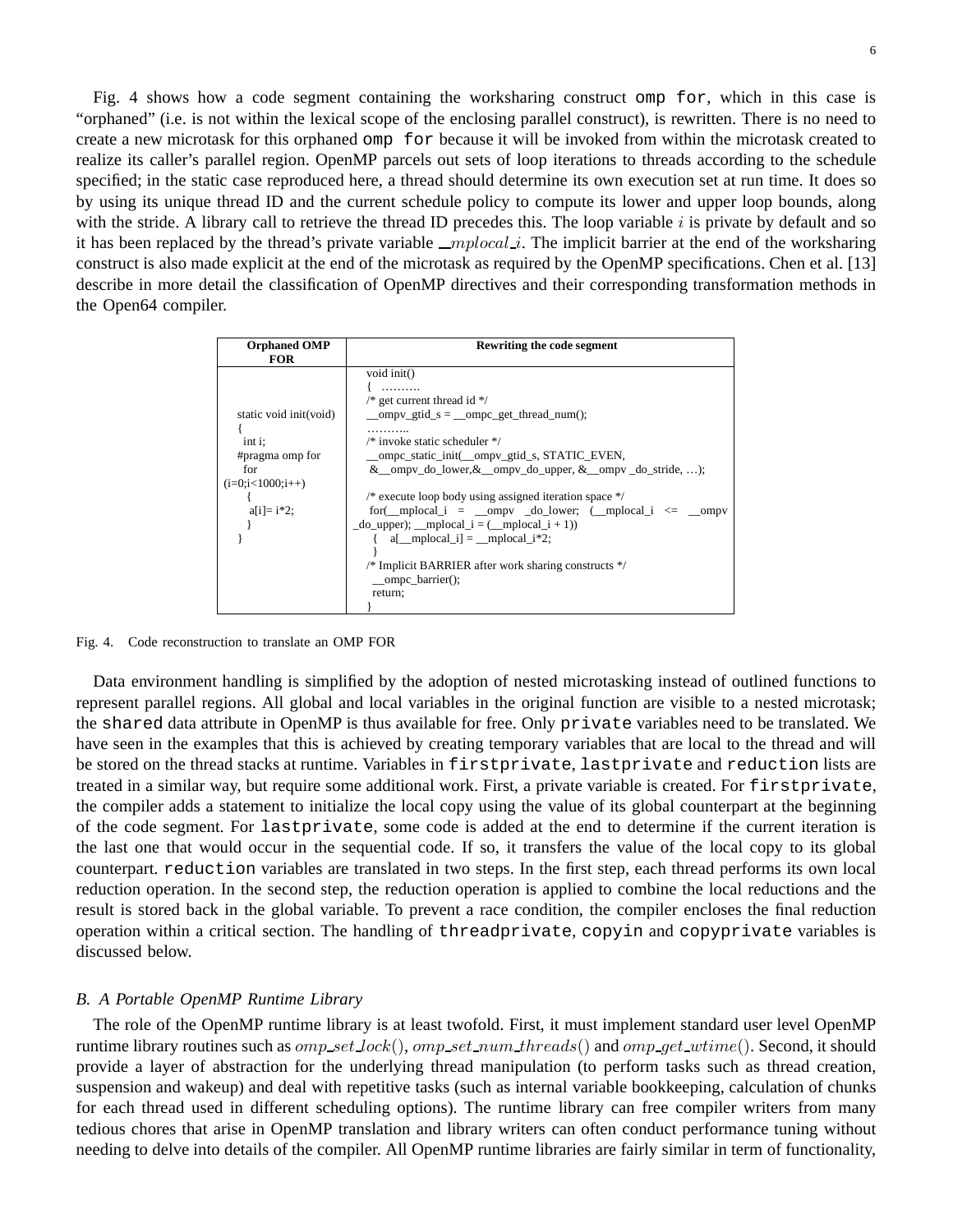but the division of work between the compiler and runtime library is highly implementation-dependent. In other words, an OpenMP runtime library is tightly coupled with a particular OpenMP translation in a given compiler.

Our runtime library is based on the one shipped with the ORC-OpenMP compiler, which in turn borrowed some ideas from the Omni compiler's runtime library. Like most other open source ones, it relies on the Pthread API to manipulate underlying threads as well as to achieve portability. A major task of the runtime library is to create and manage threads in a team. When an OpenMP program starts to execute, the runtime library initialization is performed by the master thread when the first parallel region is encountered (this is indicated by the API call  $\_ompc\_fork()$ ). If N is the number of desired threads in the team, it will create N-1 worker threads and initialize internal variables (to record such things as the number of threads and the default scheduling method) related to the thread team. The worker threads will sleep until the master thread notifies them that a microtask is ready to be executed. The master then joins them to carry out the work of the microtask. The worker threads go back to sleep after finishing their microtask and will wait until they are notified of the next microtask. In this way, the worker threads are reused throughout the execution of the entire program and the overhead of thread creation is reduced to a minimum. This strategy is widely used in OpenMP implementations.

We enhanced the original ORC-OpenMP runtime library to support the compiler's implementation of the threadprivate, copyin and copyprivate clauses. For threadprivate variables, the runtime library will dynamically allocate private copies on the heap storage for each thread and store their start addresses in an array indexed by thread IDs. Thus each thread can easily access its own copy of the data and the values may persistent across different parallel regions. copyin is implemented via binary copy from the global value of a threadprivate variable to the current thread's private copy in the heap storage. To implement copyprivate, a new internal variable is introduced to store the address of the copyprivate variable from the single thread and all other threads will copy the value by dereferencing it. Some extra attention is needed to ensure the correct semantics: a barrier is used to ensure all other threads do not copy the value before the single thread has set the address. Another barrier is used to ensure the single thread will not proceed until all other threads finish the copying.

Other enhancements to the runtime library include changing some interfaces to accommodate new translations, optimizing the division of the work between the compiler and runtime library, modification to improve its portability, and performance tuning. The resulting OpenMP runtime library is now one of the most complete open source implementations.

#### *C. The IR-to-Source Translators*

We considered it essential that the compiler be able to generate code for a variety of platforms. We initially attempted to translate Mid WHIRL to the GNU RTL, but abandoned this approach after it appeared to be too complex. Instead, we adopted a source-to-source approach and enhanced the IR-to-source translators that came with the original Open64 (*whirl2c* and *whirl2f*) to output compilable, portable C and Fortran source code after translating OpenMP. As previously described, a native C or Fortran compiler can then generate the object files and link them with the portable OpenMP runtime library on non-Itanium platforms.

To achieve this, the original *whirl2c* and *whirl2f* had to be extended to translate Mid level WHIRL to compilable code after the WOPT phase. This approach preserves valuable analysis and optimizations as far as possible. This created many challenges, as the *whirl2c/whirl2f* tools were only designed to help compiler developers look at the High level WHIRL corresponding to a submitted program in a human-readable way. We required them to emit compilable and portable source code. For example, the compiler-generated nested function to realize an OpenMP parallel region was output by *whirl2c/whirl2f* as a top-level function, since the compiler works on program units one at a time and does not treat these in a special way; this will not compile correctly, since in particular, the shared variables will be undefined. To handle this particular problem, a new phase was added to *whirl2c/whirl2f* to restore the nested semantics for microtasks using the nested function supported by GCC and CONTAINS from Fortran 90. Another problem is that though most compiler transformations before the CG (code generation) phase are machineindependent, some of them still take platform-specific parameters or make hardware assumptions, such as expecting dedicated registers to pass function parameters, the transformation for 64-bit ISA, and register variable identification in WOPT. To deal with this, a new compiler option -portable has been introduced to let the compiler perform only portable phases or to apply translations in a portable way (for instance, the OpenMP atomic construct will be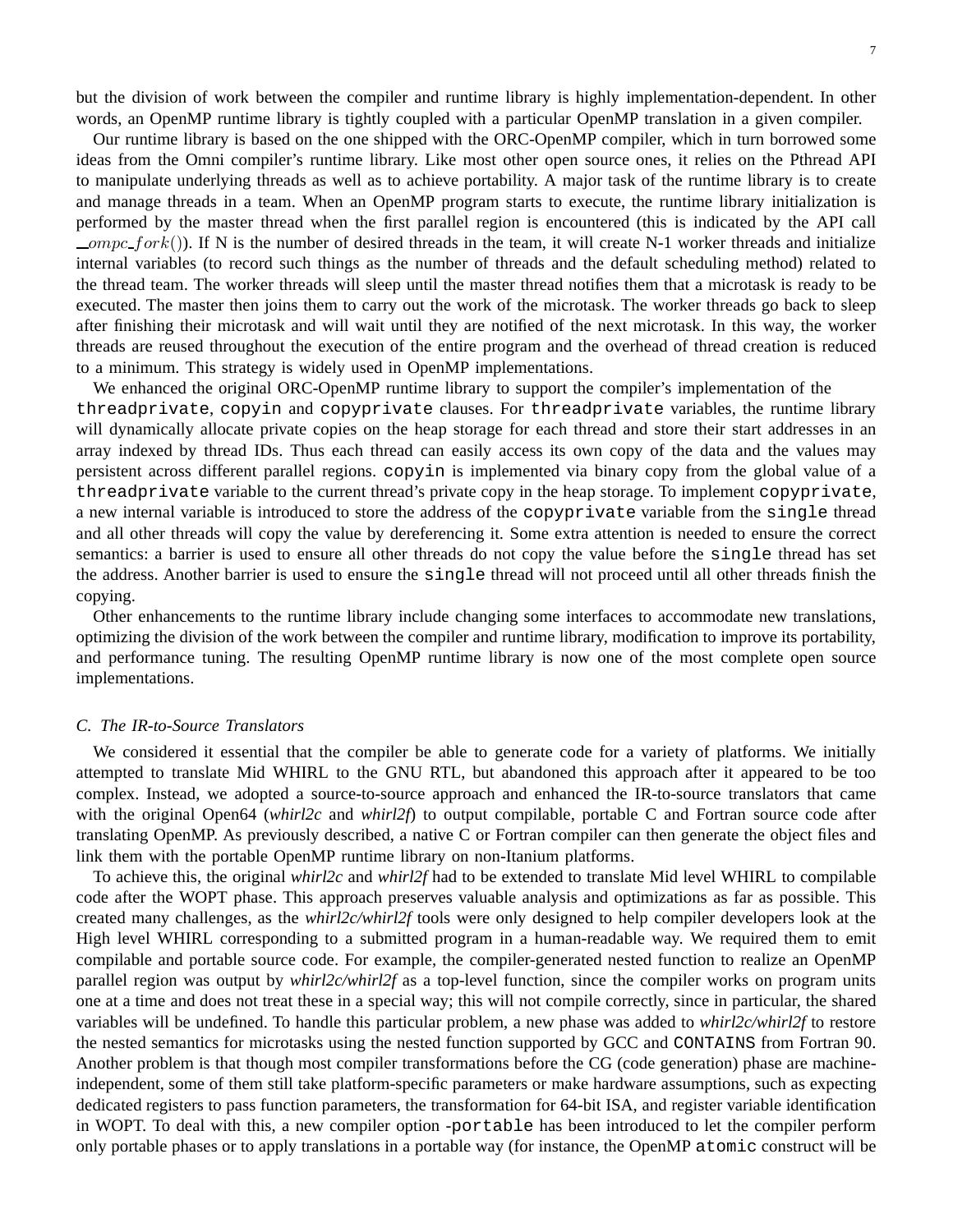

Fig. 5. Parallel overheads of OpenUH on COBALT

Fig. 6. Scheduling overheads of OpenUH on COBALT

transformed using the critical construct rather than using machine-specific instructions). Some other problems we faced included missing headers, an incorrect translation for multidimensional arrays, pointers and structures, and incompatible data type sizes for 32-bit and 64-bit platforms. We used the enhanced *whirl2c* tool from the Berkeley UPC compiler to help resolve some of these problems.

#### IV. EVALUATION OF THE COMPILER

We have chosen a set of benchmarks and platforms to help us evaluate the compiler for correctness, performance and portability. The major platform used for testing is COBALT, an SGI Altix system at NCSA. Cobalt is a ccNUMA platform with a total of 1024 1.6GHz Itanium 2 processors with 1024 or 2048 GB memory. Two other platforms were also used: an IA32 system running Redhat 9 Linux with dual Xeon-HT 2.4 GHZ CPUs and 1.0GB memory, and a SunFire 880 node from the University of Houston's Sun Galaxy Cluster, running Solaris 9 with four 750MHz UltraSPARC-III processors and 8 GB memory. The source-to-source translation method is used when the platform is not Itanium-based.

The correctness of the OpenMP implementation in the OpenUH compiler was our foremost consideration. To determine this, we used the public OpenMP validation suite [16] to test the compiler's support for OpenMP. All OpenMP 1.0 and 2.0 directives and most of their legal combinations are included in the tests. Results on the three systems showed our compiler passed almost all tests and had verified results. But we did notice some unstable results from the test for single\_copyprivate and this is under investigation.

The next concern is to measure the overheads of the OpenUH compiler translation of OpenMP constructs. The EPCC microbenchmark [17] has been used for this purpose. Fig. 5 and Fig. 6 show the parallel overheads and scheduling overheads, respectively, of our compiler on 1 to 8 threads on COBALT. All constructs have acceptable overheads except for reduction, which uses a critical section to protect the reduction operation on local values for each thread to obtain portability.

We used the popular NAS parallel benchmark (NPB) [18] to compare the performance of OpenUH with two other OpenMP compilers: the commercial Intel 8.0 compiler and the open source Omni 1.6 compiler. A subset of the latest NPB 3.2 was compiled using the Class A data set by each of the three compilers. The compiler option - O2 was used and the executables were run on 4 threads on COBALT. Fig. 7 shows the normalized Mop/s ratio for seven benchmarks. The results of LU and LU-HP from Omni were not verified but we include the performance data for a more complete comparison. OpenUH outperformed Omni except for the EP benchmark. Despite its reliance on a runtime system designed for portability rather than highest performance on a given platform, OpenUH even achieved better performance than the Intel compiler in several instances, as demonstrated by the FT and LU-HP benchmarks. The result of this test confirms that the OpenUH compiler can be used as a serious research OpenMP compiler on Itanium platforms.

The evaluation of portability and effectiveness of preserved optimizations using the source-to-source approach has been conducted on all three test machines. The native GCC compiler on each machine is used as a backend compiler to compile the multithreaded code and link the object files with the portable OpenMP runtime library. We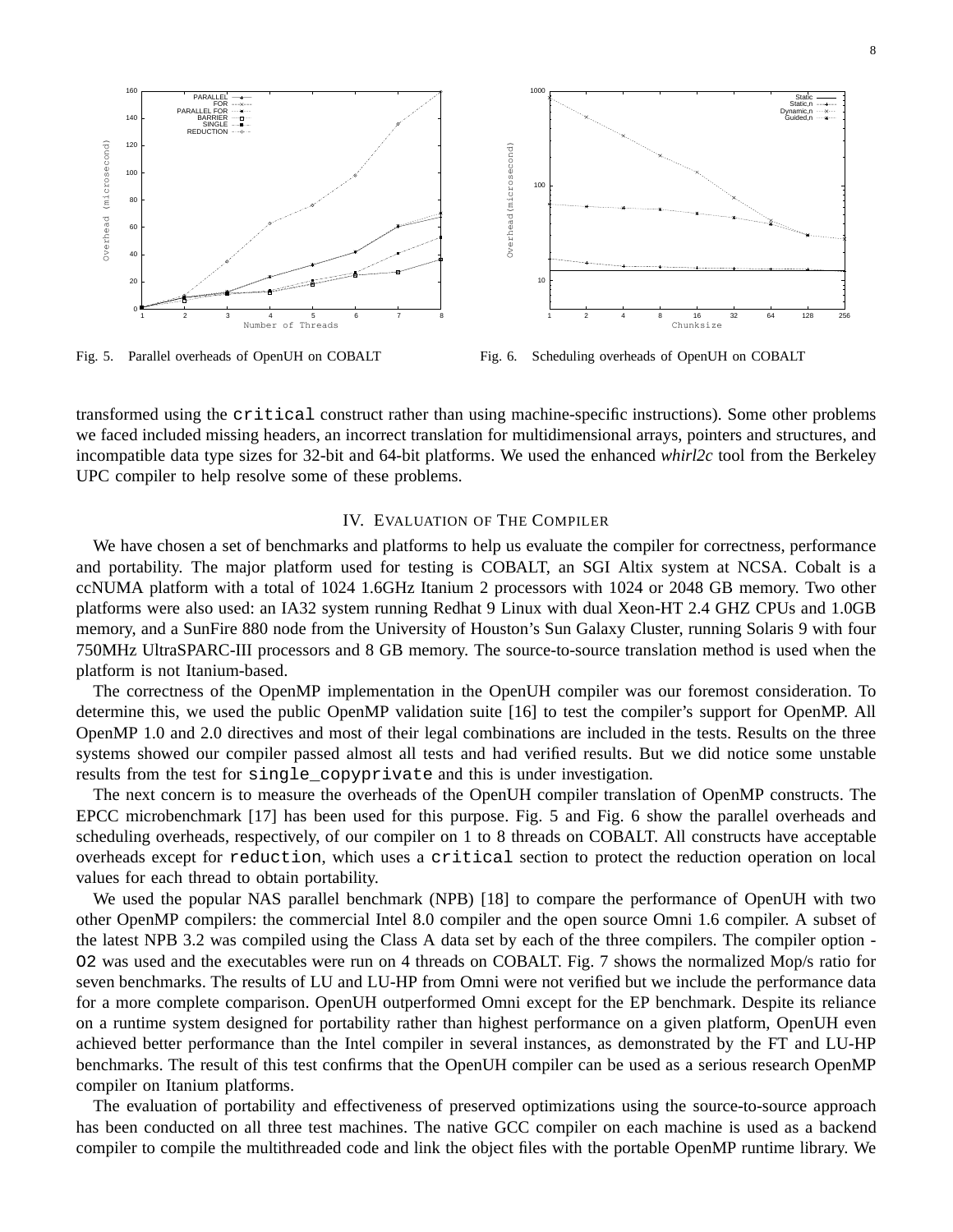

Fig. 7. Performance comparison of several compilers using NPB 3.2 Fig. 8. Speedup of CG using whirl2c with Optimizations

compiled NPB 2.3 OpenMP/C in three ways: using no optimization in both OpenUH compiler and the backend GCC compiler, using O3 for GCC only, and using O3 for both OpenUH and GCC compilers. All versions were executed with dataset A on four threads. Fig. 8 shows the speedup of the CG benchmark using different optimization levels on the three platforms. Other benchmarks have similar speedup but are not shown here due to space limits. The version with optimizations from both OpenUH and GCC achieves thirty (Itanium and UltraSparc) to seventy percent (Xeon) extra speedup over the version with only GCC optimizations, which means the optimizations from OpenUH are well preserved under the source-to-source approach and have a significant effect on the final performance on multiple platforms.

#### V. RELATED WORK

Almost all major commercial compilers support OpenMP today. Most target specific platforms for competitive performance. They include Sun Studio, Intel compiler, Pathscale EKO compiler suite and Microsoft Visual Studio 2005 beta. Most are of limited usage for public research. Pathscale's EKO compiler suite is open source because it is derived from the GPL'ed SGI Pro64. It is a good reference OpenMP implementation. However, its OpenMP runtime library is proprietary and targets the AMD X8664 platform.

Omni [4] is a popular source-to-source translator from Tsukuba University supporting C/Fortran 77 with a portable OpenMP runtime library based on POSIX and Solaris threads. But it has little program analysis and optimization ability and does not yet support OpenMP 2.0. OdinMP/CCp [5] is another source-to-source translator with only C language support. NanosCompiler [19] tries to combine automatic parallelization with manual parallelism annotations using OpenMP. It also implements a variety of extensions to OpenMP. However, it is not a fully functional OpenMP compiler and the source is not released. The ORC-OpenMP compiler [13] can be viewed as a sibling of the OpenUH compiler in view of the common source base. But its C/C++ frontend, based on GCC 2.96, is not yet stable and some important OpenMP constructs (e.g. threadprivate) are not implemented. It targets the Itanium. PCOMP [6] contains an OpenMP parallelizer and a translator to generate portable multithreaded code to be linked with a runtime library. Unfortunately, only Fortran 77 is supported. GOMP [20] is an ongoing project to provide OpenMP support in the GCC compiler. The Berkeley UPC compiler effort [11] uses a similar idea to ours. Our compiler has integrated and enhanced many desirable features from Pathscale, ORC-OpenMP and the Berkeley UPC compiler.

#### VI. CONCLUSIONS AND FUTURE WORK

In this paper, we have presented our effort to create an optimizing, portable OpenMP compiler based on the Open64 compiler infrastructure and its branches. The result is a complete implementation of OpenMP 2.5 on Itanium platforms. It also targets other platforms by providing a source-to-source translation path with a portable OpenMP runtime library. Extensive tests have been applied to evaluate our compiler, including the OpenMP validation suite, the EPCC microbenchmarks and the NAS parallel benchmarks. Its features offer numerous opportunities to explore further enhancements to OpenMP and to study its performance on existing and new architectures. Our experience